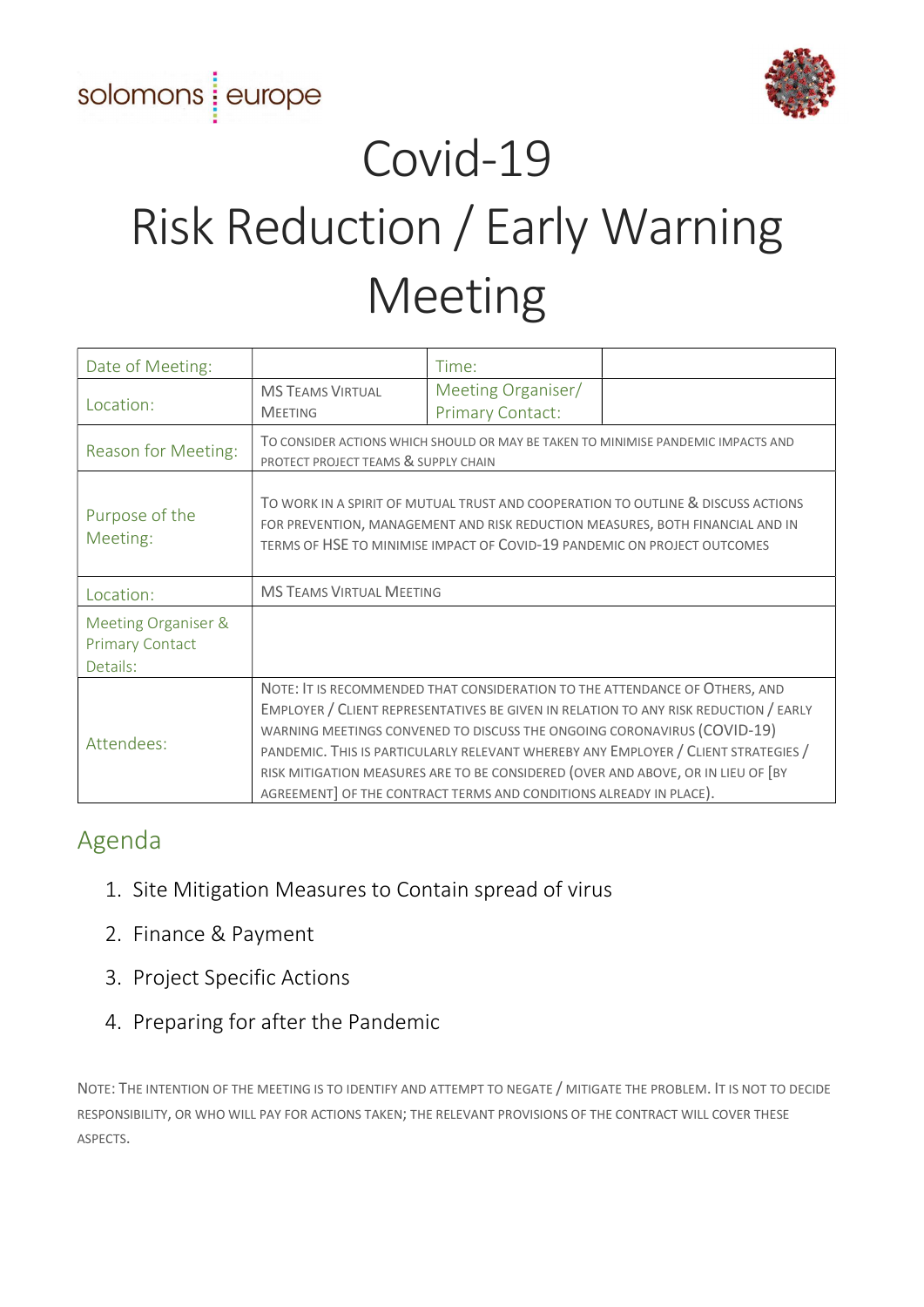



# Site Mitigation Measures to Contain Spread of Virus:

- 1. INCREASE WELFARE AND HYGIENE FACILITIES ON SITE / IN OFFICES.
- 2. ENSURE ALL PERSONNEL ARE INFORMED AND ADVISED OF UP TO DATE COVID-19 STRATEGIES ADVISED BY GOVERNMENT AND A COMMUNICATIONS PLAN IS IN PLACE TO CASCADE ANY CHANGES
- 3. ALLOW / INSTRUCT RESOURCES TO WORK FROM HOME WHEREVER POSSIBLE.
- 4. ENSURE COMMUNICATION AND TAKE STEPS TO MAINTAIN TEAM MORALE FOR THOSE WORKING AT HOME? PROVIDE CONTACT POINTS TO CONTINUE TO LOOK AFTER MENTAL WELLBEING OF ALL WORKERS?
- 5. SPLIT TEAMS / STARTING TIMES / BREAK TIMES TO AVOID CONTACT / MAINTAIN SEPARATION ON ACTIVE SITES AND AVOID POTENTIALLY SEVERELY DEPLETED WORKFORCE.
- 6. REDUCE CONTACT BETWEEN LEADERSHIP TEAMS AND ENSURE DELEGATES ARE IDENTIFIED FOR PERIODS OF ABSENCE AS NEEDED
- 7. CANCEL NON-ESSENTIAL TRAVEL TO MEETINGS AND OVERSEAS AND /OR AMEND INVITES TO CONFERENCE CALLS / ONLINE MEETINGS.
- 8. WHERE ESSENTIAL ACCOMMODATION NEEDS TO BE BOOKED FOR RESOURCES AVOID ANY SHARED ACCOMMODATION OPTIONS (I.E. HOTELS WHICH ONLY HAVE SHARED FACILITIES / RENTAL PROPERTIES WITH COMMUNAL FACILITIES, ETC) AND ENSURE PRIVATE BATHROOMS AND SUITABLE FOOD OPTIONS ARE AVAILABLE
- 9. RESTRICT / BAN THE USE OF CAR SHARING ARRANGEMENTS AS MUCH AS POSSIBLE.
- 10. SUPPORT PEOPLE WORKING AWAY FROM HOME THROUGH REGULAR CONTACT, CHECK INS AND VIRTUAL TOUCHPOINT, AND VERIFY WELFARE AND DISTANCING MEASURES IN OPERATION
- 11. OTHER?

#### Finance & Payment:

- 1. CHECK INSURANCES TO VERIFY IF 'BUSINESS INTERRUPTION' OR ANY OTHER COVER IS IN PLACE THAT MIGHT HELP MITIGATE THE EFFECTS OF A COVID-19-RELATED DELAY OR SHUT DOWN IMPACT.
- 2. LIAISE WITH BANKS AND FUNDERS TO SECURE ANY ADDITIONAL FUNDS NEEDED FOR CASHFLOW, IF POSSIBLE. DELAY / POSTPONE NON-ESSENTIAL PAYMENTS/EXPENDITURE WHERE POSSIBLE AND/OR CONSIDER NEGOTIATION OF REVISED PAYMENT TERMS.
- 3. CONTACT HMRC TO DISCUSS THE POSSIBILITY OF DELAYING TAX / VAT PAYMENTS.
- 4. CHECK IF GOVERNMENT BUSINESS RATES ASSISTANCE IS APPLICABLE?
- 5. MAINTAIN DAILY CHECK ON GOVERNMENT SITES TO TRACK AND EVALUATE IMPACTS OF COVID-19 ECONOMIC AND CONTAINMENT STRATEGIES
- 6. REVIEW SUPPLY CHAIN PORTFOLIO AND IDENTIFY CRITICAL SUPPLIERS WHO THE PROJECT TEAM BELIEVE TO BE AT RISK. CONSIDERATION OF:
	- AGREEMENT TO AMEND PAYMENT MEASURES TO SUPPORT SUPPLIER CASH FLOW
	- FORWARD ORDERING / PROCUREMENT OF ITEMS TO SECURE PRODUCTION SLOTS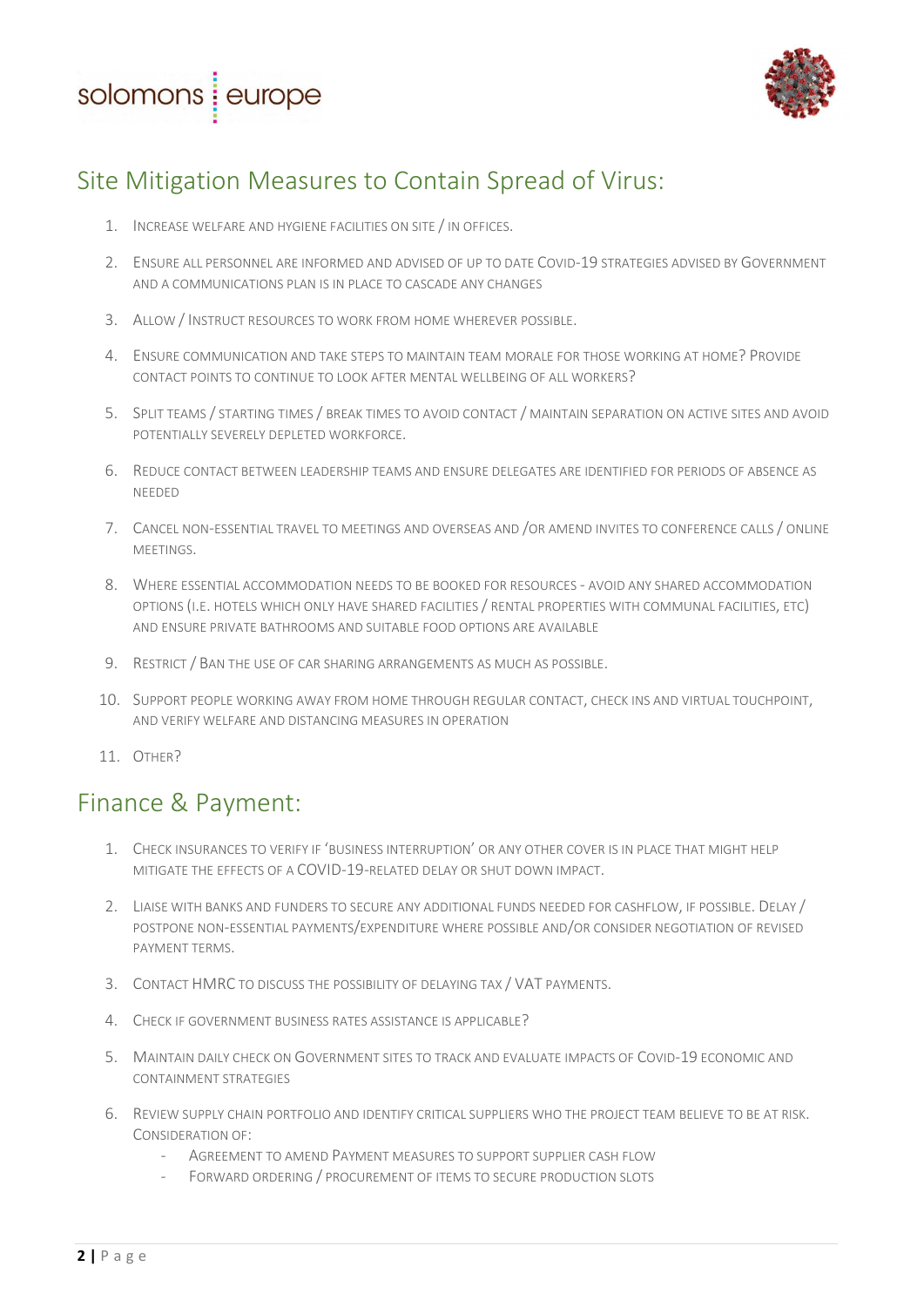



- ADVANCE / PRE-PAYMENT
- INTERIM PAYMENTS ON ORDER (NOT RECEIPT)
- CONSIDER CRITICAL PROCUREMENT PLANS AND CASHFLOW NEEDS
- 7. ENSURE PAYMENT APPLICATIONS ARE ADDRESSED AS A PRIORITY AND THAT ANY INVOICES SUBMITTED BY SUPPLIERS ARE PAID IMMEDIATELY ON RECEIPT IN ORDER TO MAINTAIN CASH FLOW TO THE SUPPLY CHAIN
- 8. CLARIFY HOW APPLICATIONS FOR PAYMENT AND COMMUNICATIONS WILL BE ACCEPTED WHERE REMOTE WORKING ALTERS ESTABLISHED AND CONTRACTUAL PROTOCOLS
- 9. MAINTAIN DAILY CHECK ON GOVERNMENT SITES TO TRACK AND EVALUATE IMPACTS OF COVID-19 ECONOMIC AND CONTAINMENT STRATEGIES TO WORKING PRACTICES AND FINANCIAL SUPPORT AVAILABILITY FOR CONTRACTORS AND SUPPLY CHAINS
- 10. OTHER?

# Project Specific Actions:

- 1. LIAISE WITH THE EMPLOYER / CLIENT ON CONTINGENCY AGREEMENTS / REVIEW OF ONGOING SITUATION / SITE CRITICAL ACTIVITIES/ACTIONS (RECOMMENDATION IS TO HOLD WEEKLY MEETINGS AS A MINIMUM)
- 2. CHECK / CLARIFY ANY OVERRIDING EMPLOYER / CLIENT STRATEGIES OR RISK MITIGATION MEASURES.
- 3. REVIEW ALL CONTRACTUAL ARRANGEMENTS (ENSURE ACCESS IS OBTAINED FOR THOSE RESPONSIBLE) TO UNDERSTAND CURRENT AND FUTURE OPTIONS AND COMPILE CONTINGENCY PLANS WITH STAKEHOLDERS.
- 4. REVIEW CONTRACTS WITH ATTENTION TO THE FOLLOWING POINTS:
	- SPECIFIC LISTINGS OF EVENTS THAT CONSTITUTE FORCE MAJEURE (PREVENTION / SUSPENSION)
	- LOOK INTO THE POSSIBLE EFFECTS AND LIMITATIONS OF FORCE MAJEURE CLAUSES E.G. EXTENSIONS OF TIME, EXCLUSIONS OF COSTS ETC.
	- IDENTIFY ANY OTHER CE'S ATTRIBUTABLE TO DELAYS / ISSUES ENCOUNTERED IN RESPONSE TO CORONAVIRUS
	- TIMING OF ANY NOTICES REQUIRED FOR NOTIFICATION OF CE'S
	- ADVISE REMOTE TEAMS OF NECESSARY NOTICES AND RECORD KEEPING WHICH MAY BE REQUIRED
- 5. SET UP PROJECT SPECIFIC COMMUNICATION NETWORKS WITH SUPPLY CHAIN (INC. EMPLOYER / CLIENT REPRESENTATIVES)
- 6. REVIEW AND AGREE WITH CLIENT/EMPLOYER SAFETY & SECURITY CRITICAL ELEMENTS OF THE PROJECT / WORKS.
- 7. REVIEW RELEVANT SECURITY GUIDANCE (IF APPLICABLE) IN RESPECT OF SHARING / STORAGE OF ELECTRONIC FILES AND DOCUMENTATION I.E. OFFLINE WORKING.
- 8. ENSURE APPROPRIATE REMOTE ACCESS (IT ETC.) IS IN PLACE. ARE REMOTE ACCESS SYSTEMS CAPABLE OF MAINTAINING HIGH LEVELS OF USAGE? ARE THERE SUFFICIENT LICENCES ETC. ENSURE OFFLINE WORKING OPTIONS ARE AVAILABLE AS NEEDED TO MAINTAIN EFFECTIVE PRODUCTIVITY.
- 9. KEEP DETAILED RECORDS OF ALL PROGRESS AND ANY DELAYS OR INCREASED COSTS RAISE ANY NECESSARY EARLY WARNINGS AS APPROPRIATE.
- 10. DISCUSS AND AGREE WHAT RECORDS NEED TO BE KEPT / PROVIDED PHOTOGRAPHS, DAILY DIARY TO RECORD WEATHER, RESOURCES ON SITE, MATERIALS & QUANTITIES, EQUIPMENT ON SITE, VISITORS. (N.B. CHECK WORKS INFO / SCOPE TO